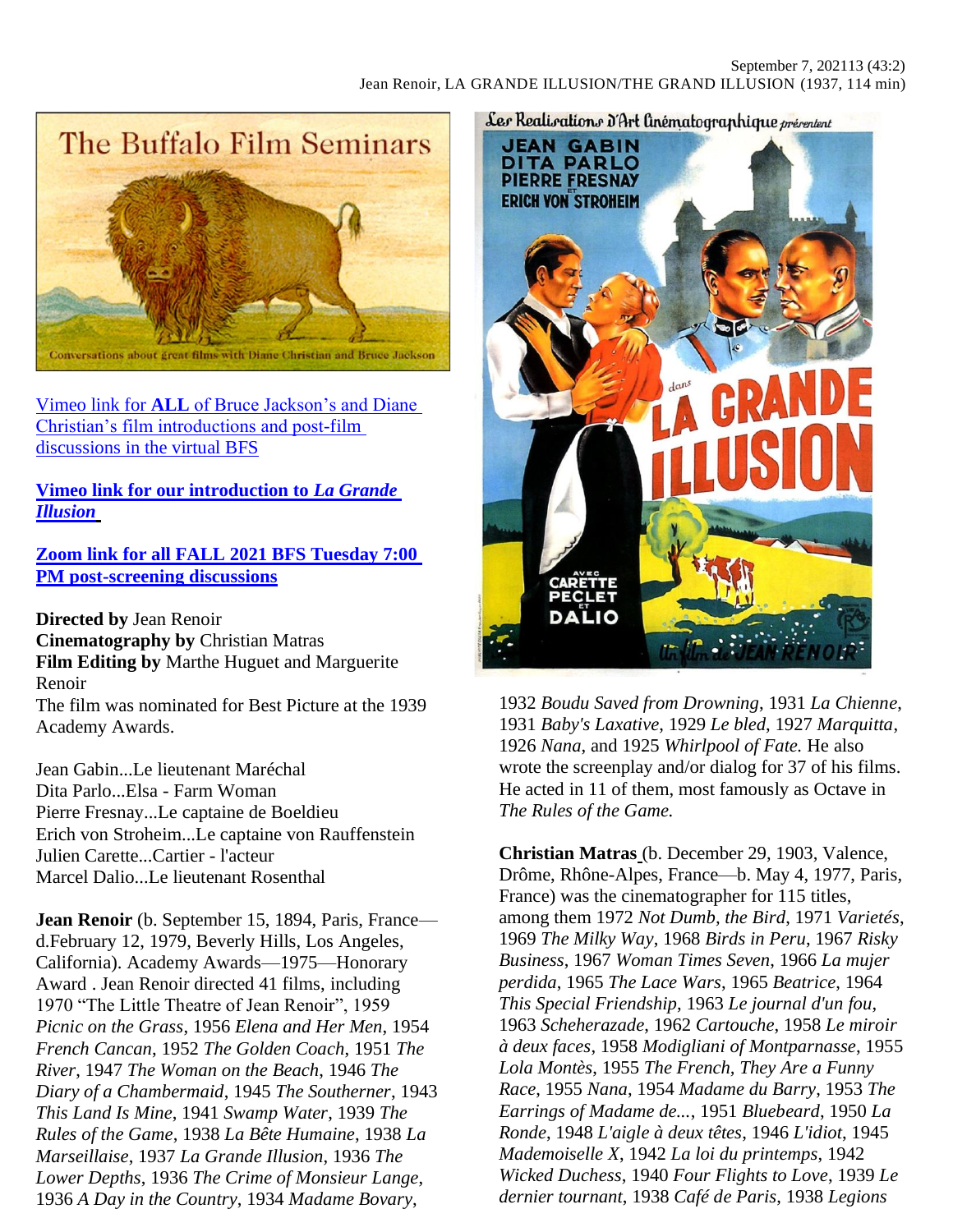*of Honor*, 1937 *La Grande Illusion*, 1937 *Les réprouvés*, 1936 *Maternité*, 1934 *The House on the Dune*, 1934 *S.S. Tenacity*, 1932 *Billeting Order*, and 1928 *Misdeal*.

**Marthe Huguet** edited 3 films: 1939 *The Rules of the Game*, 1937 *La Grande Illusion*, and 1936 *The Crime of Monsieur Lange*.

**Marguerite Renoir** (b. 1906 in France—d. July 1987, Paris, France) was the editor of 64 titles, including 1972 *Chut!*, 1970 *The Stud*, 1968 *The Big Wash*, 1967 *Les compagnons de la marguerite*, 1967 "Le crime de la rue de Chantilly,"1966 *Masculin Féminin*, 1963 *The Virgins*, 1958 *Modigliani of Montparnasse*, 1957 *The Crucible*, 1954 *Ali Baba and the Forty Thieves*, 1954 *Touchez Pas au Grisbi*, 1952 *Casque d'Or*, 1951 *L'enfant des neiges*, 1947 *Antoine et Antoinette*, 1947 *Last Refuge*, 1939 *The Rules of the Game*1938 *La Bête Humaine*, 1938 *La Marseillaise*, 1937 *La Grande Illusion*, 1936 *The Lower Depths*, 1936 *La vie est à nous*, 1936 *Under Western Eyes*, 1936 *The Crime of Monsieur Lange*, 1936 *A Day in the Country*, 1935 *Mysteries of Paris*, 1934 *Madame Bovary*, 1932 *Boudu Saved from Drowning*, 1932 *Night at the Crossroads*, and 1931 *La Chienne*.



**Jean Gabin** (b. Jean-Alexis Moncorgé, May 17, 1904 in Paris, France—d. November 15, 1976, Neuilly-sur-Seine, Hauts-de-Seine, France) acted in 98 titles, including 1976 *Holy Year*, 1974 *Verdict*, 1970 *The Horse*, 1969 *The Sicilian Clan*, 1966 *The Gardener of Argenteuil*, 1964 *Monsieur*, 1962 *A Monkey in Winter*, 1961 *The President*, 1959 *Archimède, le clochard*, 1958 *The Night Affair*, 1958 *Les Misérables*, 1958 *Inspector Maigret*, 1957 *The Case of Dr. Laurent*, 1956 *Crime and Punishment*, 1956 *Deadlier Than the Male*, 1955 *House on the* 

*Waterfront*, 1955 *Napoléon*, 1954 *French Cancan*, 1954 *Touchez Pas au Grisbi*, 1952 *The Moment of Truth*, 1951 *Victor*, 1939 *Daybreak*, 1938 *La Bête Humaine*, 1938 *Port of Shadows*, 1937 *The Messenger*, 1937 *La Grande Illusion*, 1937 *Pépé le Moko*, 1936 *The Lower Depths*, 1936 *They Were Five*, 1935 *Behold the Man*, 1934 *Zouzou*, 1933 *High and Low*, 1932 *La belle marinière*, 1931 *The Darling of Paris*, 1931 *Méphisto*, 1931 *Pour un soir..!*, 1930 *Chacun sa chance*, 1928 *Les lions*, and 1928 *Ohé! Les valises*.

**Dita Parlo** (b. Grethe Gerda Kornstädt September 4, 1908 in Stettin, Pomerania, Germany [now Szczecin, Zachodniopomorskie, Poland]—d. December 12, 1971, Paris, France) acted in 29 films, among them 1965 *The Queen of Spades*, 1940 *Cristobal's Gold*, 1938 *Ultimatum*, 1938 *Street Without Joy*, 1937 *L'affaire du courrier de Lyon*, 1937 *La Grande Illusion*, 1937 *Mademoiselle Docteur*, 1934 *The Kidnapping*, 1934 *L'Atalante*, 1931 *Die heilige Flamme*, 1931 *Girls for Sale*, 1931 *Kismet*, 1929 *Melody of the Heart*, 1928 *Secrets of the Orient*, and 1928 *Homecoming*.

**Pierre Fresnay** (b. Pierre Jules Louis Laudenbach April 4, 1897, Paris, France—d. January 9, 1975, Neuilly-sur-Seine, Hauts-de-Seine, Île-de-France, France) acted in 83 titles, including 1973 "Le jardinier," 1973 "Les écrivains," 1971 "Père,"1960 *The Thousandth Window*, 1959 *Les affreux*, 1957 *A Bomb for a Dictator*, 1955 *The Aristocrats*, 1955 *The Fugitives*, 1952 *Dr. Schweitzer*, 1949 *Just Out*, 1949 *Barry*, 1947 *Monsieur Vincent*, 1943 *Le Corbeau: The Raven*, 1942 *The Murderer Lives at Number 21*, 1938 *Three Waltzes*, 1937 *La bataille silencieuse*, 1937 *La Grande Illusion*, 1937 *Mademoiselle Docteur*, 1936 *César*, 1936 *Under Western Eyes*, 1934 *The Man Who Knew Too Much*, 1934 *La dame aux camélias*,1932 *Fanny*, 1931 *Marius*, 1923 *Le petit Jacques*, 1922 *Mysteries of Paris*, 1921 *L'essor*, and 1916 *Quand meme*.

**Erich von Stroheim** (b. Erich Oswald Stroheim September 22, 1885, Vienna, Austria-Hungary [now Austria]—d. May 12, 1957, Maurepas, Yvelines, France) has acted in 74 titles, among them 1955 *La madone des sleepings*, 1955 *Napoléon*, 1953 *The Other Side of Paradise*, 1950 *Sunset Blvd.*, 1949 *Portrait d'un assassin*, 1949 *Le signal rouge*, 1946 *Devil and the Angel*, 1946 *One Does Not Die That Way*, 1944 *Storm Over Lisbon*, 1943 *The North Star*,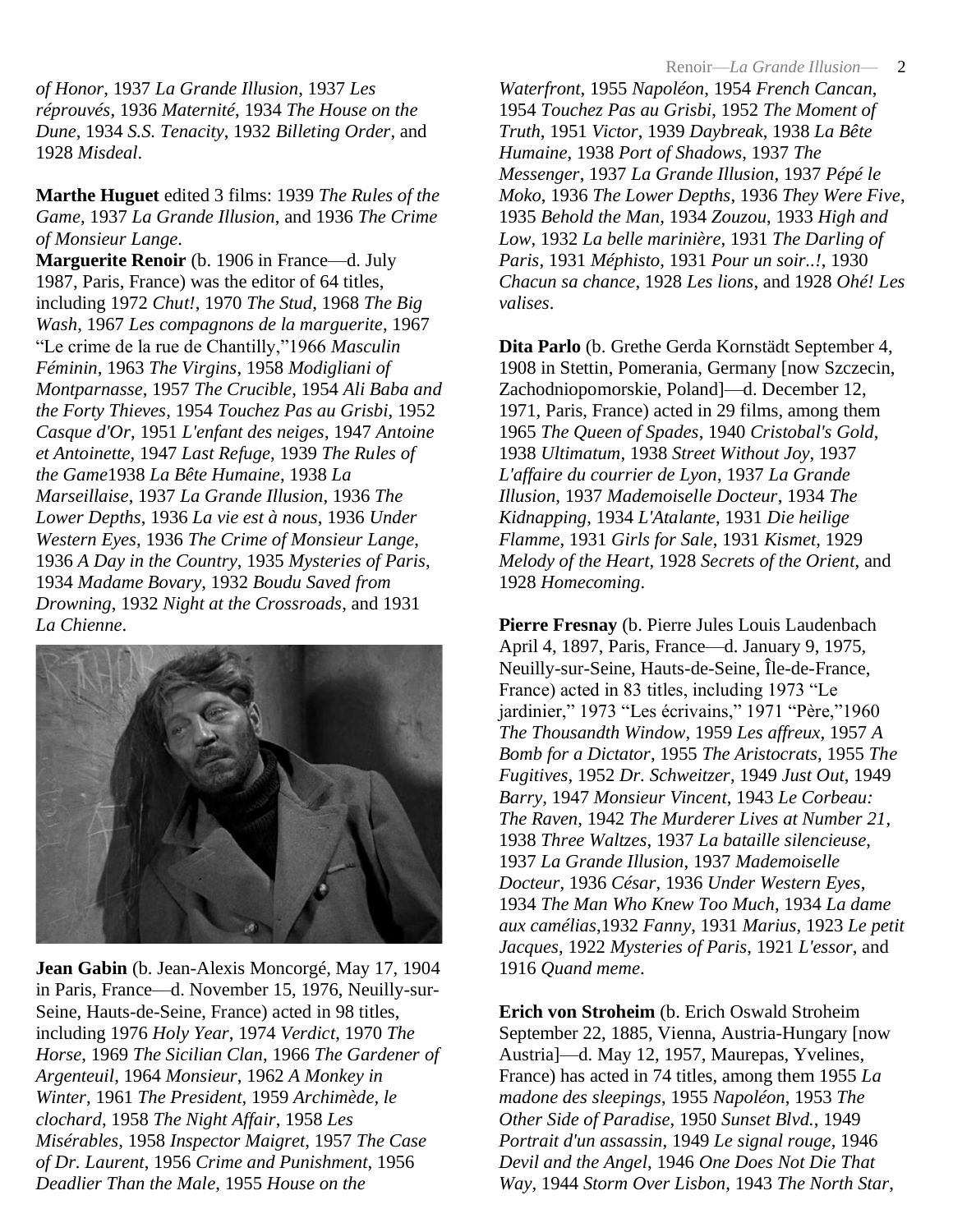1941 *So Ends Our Night*, 1940 *Thunder Over Paris*, 1938 *It Happened in Gibraltar*, 1938 *Ultimatum*, 1937 *Under Secret Orders*, 1937 *The Alibi*, 1937 *La Grande Illusion*, 1937 *Marthe Richard*, 1935 *The Crime of Doctor Crespi*, 1932 *The Lost Squadron*, 1930 *Three Faces East*, 1924 *Greed*, 1918 *The Hun Within*, 1918 *Hearts of the World*, 1917 *Panthea*, 1916 *The Social Secretary*, 1916 *Intolerance: Love's Struggle Throughout the Ages*, 1916 *Macbeth*, and 1915 *The Birth of a Nation*. In addition, he directed 12 films: 1934 *Fugitive Road*, 1933 *Hello, Sister!*, 1929 *The Great Gabbo*, 1929 *Queen Kelly*, 1928 *The Wedding March*, 1928 *The Honeymoon*, 1925 *The Merry Widow*, 1924 *Greed*, 1923 *Merry-Go-Round*, 1922 *Foolish Wives*, 1920 *The Devil's Passkey*, and 1919 *Blind Husbands*. He also wrote scripts (19), designed costumes (4 films), edited (3, including the 42-reel version of *Greed*)), and was art director (5). And he performed the "Toccata and Fugue in D-Minor, BWV 565" in *Sunset Boulevard.* It's not clear when he picked up the "von"; he didn't have it when he left his father's hat factory in Vienna.

**Julien Carette** (b. Julien Victor December 23, 1897, Paris, France—d. July 20, 1966, Saint-Germain-en-Laye, Yvelines, France) acted in 131 films, among them 1964 *The Adventures of Salavin*, 1963 *The Blockhead Fair*, 1959 *The Green Mare*, 1958 *Le miroir à deux faces*, 1956 *Crime and Punishment*, 1953 *What Rascals Men Are*, 1952 *Holiday for Henrietta*, 1950 *His Last Twelve Hours*, 1943 *La bonne étoile*, 1943 *A Star to the Sun*, 1942 *Lettres d'amour*, 1940 *Thunder Over Paris*, 1939 *The Rules of the Game*, 1939 *Le paradis des voleurs*, 1939 *The World Will Shake*, 1939 *Derrière la façade*, 1939 *Coral Reefs*, 1938 *La Bête Humaine*, 1938 *Café de Paris*, 1938 *La Marseillaise*, 1937 *The Buttock*, 1937 *La Grande Illusion*, 1937 *La reine des resquilleuses*, 1936 *Marinella*, 1935 *Speak to Me of Love*, 1935 *Gangster malgré lui*, 1934 *Un petit trou pas cher*, 1933 *La pouponnière*, 1933 *Baby*, 1931 *American Love*, and 1931 *Attaque nocturne*.

**Marcel Dalio** (b. Israel Moshe Blauschild July 17, 1900, Paris, France—d. November 20, 1983, Paris, France) acted in 178 films, including 1982 "Les longuelune," 1982 "Ultimatum," 1978 *The Paradise of Riches*, 1978 *The Honorable Society*, 1975 *Village Girls*, 1975 *The Beast*, 1973 *The Mad Adventures of 'Rabbi' Jacob*, 1970 *The Great White Hope*, 1970 *Catch-22*, 1969 *Justine*, 1967 *The Oldest Profession*, 1964 *Wild and Wonderful*, 1963 *Donovan's Reef*,

1963 *The List of Adrian Messenger*, 1962 *Cartouche*, 1961 *The Devil at 4 O'Clock*, 1960 *Can-Can*, 1959 *Pillow Talk*, 1959 *The Man Who Understood Women*, 1959 "Maverick," 1958 *Lafayette Escadrille*, 1957 *The Sun Also Rises*, 1956 *Miracle in the Rain*, 1954 *Sabrina*, 1953 *Gentlemen Prefer Blondes*, 1952 *The Snows of Kilimanjaro*, 1952 *The Merry Widow*, 1952 *Lovely to Look at*, 1945 *A Bell for Adano*, 1944 *To Have and Have Not*, 1944 *Pin Up Girl*, 1943 *The Song of Bernadette*, 1943 *The Desert Song*, 1943 *Tonight We Raid Calais*, 1942 *Casablanca*, 1941 *The Shanghai Gesture*, 1940 *Thunder Over Paris*, 1939 *The Rules of the Game*, 1938 *Sirocco*, 1938 *Les pirates du rail*, 1937 *Miarka*, 1937 *The Kiss of Fire*, 1937 *Sarati the Terrible*, 1937 *La Grande Illusion*, 1937 *The Pearls of the Crown*, 1937 *Marthe Richard*, 1937 *A Man to Kill*, 1937 *Woman Racket*, 1937 *Pépé le Moko*, 1936 *The Life and Loves of Beethoven*, 1936 *The Golem*, 1935 *Turandot, princesse de Chine*, and 1931 *Olive passager clandestin*.



### **From** *World Film Directors, Vol. I***. Edited by John Wakeman.H.W. Wilson Co., NY, 1987. Entry by Philip Kemp**

French director and scenarist, was born in Montmartre, second of the three sons of Pierre-Auguste Renoir, the impressionist painter, and his wife Aline, née Charigot….Renoir grew up in three environments: in Paris, in his mother's Burgundian village of Essoyes, and in Provence, where the family often spent winters. Much of his upbringing was entrusted to his adored Gabrielle, Aline Renoir's young cousin, who lived with the family.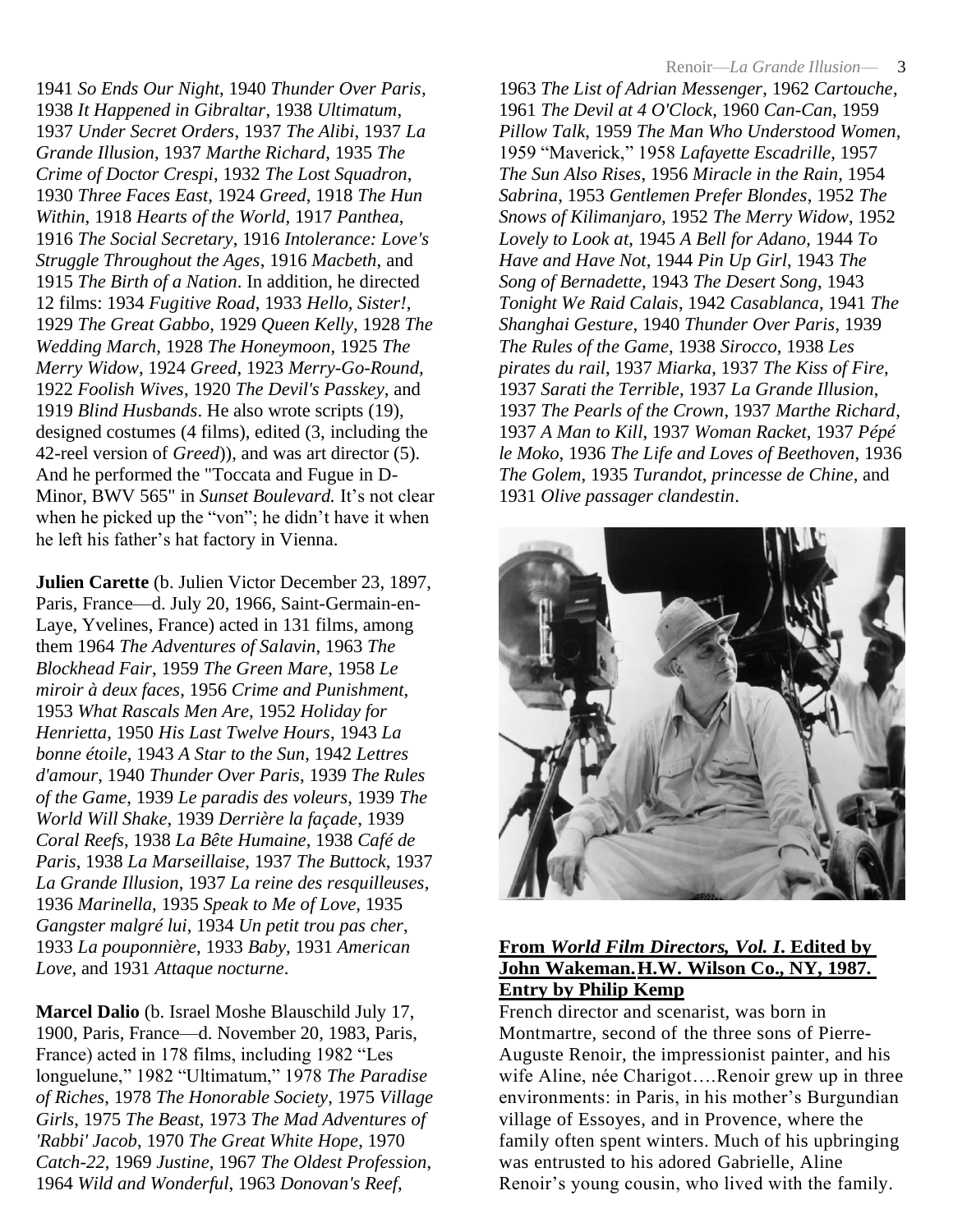"I was a spoiled child. Family life surrounded me with a protective wall, softly padded on the inside. Outside, impressive personages bustled about. I would have like to join them and be impressive myself. Unfortunately nature had made me a coward. As soon as I detected a crack in the protective wall, I yelled with terror."

By the time his second son was born, Auguste Renoir was fifty-three, and his paintings, scornfully rejected twenty years earlier, were becoming accepted and salable. Jean Renoir (who often served as his father's model) was brought up in comfortable, though never luxurious,

surroundings, which he recalled as full of laughter, light, friendship and vivid physical sensation, "a simple environment in which nothing trashy was tolerated." His first experience of the cinema, which took place in 1898, was inauspicious ("I howled as usual and had to be taken out"), but his introduction to the Guignol theatre at the Tuileries, two years later, sparked off a lifelong enthusiasm for the stage, as well as "a taste for naïve stories and a deep mistrust of what is generally called psychology." Since his father considered all attempts to train

children a waste of time, it was not until Renoir was seven that he was sent to school—to the Collège Saint-Croix at Neuilly, where he had been preceded by his elder brother Pierre.

Unlike his brother, Renoir was unhappy at Saint-Croix. He ran away several times before his parents moved him to the less strict Sainte-Marie de Monceau, where he greatly enjoyed the weekly movie show featuring a car-mad comedian named Automaboul. From there he moved to the École Massena in Nice, and in 1913 earned his Baccalauréat in mathematics and philosophy from the University of Aix-en-Provence. He had taken to writing poetry, and there was talk of his becoming a writer. However, "I began to realize that my father was an important artist, and it rather frightened me, and I tried to set my mind to everything that was contrary to art….I was very fond of horses, and so I wanted to be a cavalry officer." He therefore enlisted as a sergeant in the Chasseurs Alpins. At the outbreak of World War I

#### Renoir—*La Grande Illusion*— 4

he was commissioned second lieutenant and sent to the Vosges front, where "a Bavarian sniper did me the service of putting a bullet in my thigh." Hospitalized with a fractured femur, he was only saved from having his leg amputated by the intervention of his mother, by then gravely ill with diabetes. She died two months later.

Renoir's wound healed, but he was left with a permanent limp. While convalescing, he developed a passion for the cinema, often seeing twenty or more pictures a week, almost always American pictures. On a friend's recommendation, he sought out Chaplin's films. "To say that I was

> enthusiastic wouldbe inadequate. I was carried away. The genius of Charlot had been revealed to me." He even persuaded his father, now confined to a wheelchair, to buy a projector so that they could watch Chaplin movies together in the studio.

In 1916, returning to active duty, Renoir transferred to the Flying Corps and became a pilot. After several successful missions, he crashed, thereby aggravating his leg injury, and decided that he had seen enough combat. "French aviation lost little by this. I was not a very good pilot." Securing the undemanding post of chief military

censor at Nice ("There was never anything to censor"), he spent most of his time at his father's studio, a few miles away in Cagnes. Though immobilized, August Renoir was still actively painting; his mostfrequent model was a young Alsatian woman, Andrée Heuschling, with whom Jean fell in love. They were married in January 1920, a few weeks after Auguste Renoir's death. Their son Alain, Renoir's only child, was born in 1921.

For four years Renoir worked at pottery and ceramics, in company with his wife, his younger brother Claude, and various friends, but his interests were turning towards filmmaking. Two pictures in particular decided him: Voilkov's *Le Brasier ardent* with Mosjoukine; and Stroheim's *Foolish Wives,* which he saw ten times, stirred by the cinematic possibilities it revealed. "I started out in the cinema because I was interested in trick shots…purely in technique and trick shots," he later recalled, although elsewhere he stated that "I



*JeanRenoir par son père*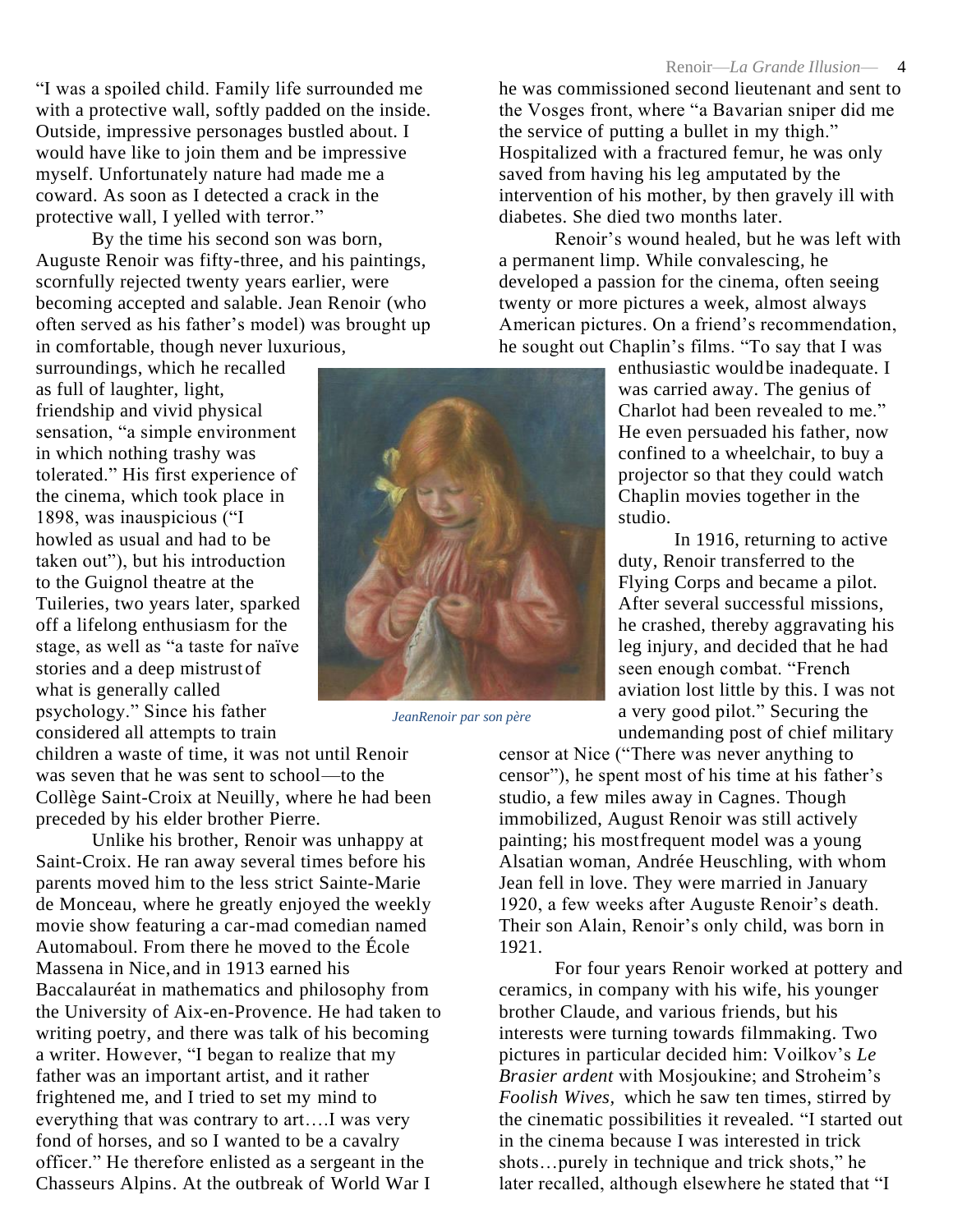onlyventured into cinema in the hope of making my wife a star….I did not foresee that, once caught up in the machinery, I would never be able to escape." Whatever the reason, in March 1924 he began work on *Catherine*, otherwise known as *Une Vie sans joie*, with Andrée starring under the name of Catherine Hessling. The director was theactor Albert Dieudonné (who played Napoleon in Gance's grandiose epic), though some surviving prints credit Renoir with codirection. He certainly produced and scripted, besides taking a small role as a lecherous *sous-préfet*.

…In his autobiography Renoir expressed the hope "that no trace exists of this masterpiece of banality." After its brief release in 1924, Dieudonné withdrew the film for re-editing, and rereleased it three years later; in neither version did it achieve much success. But Renoir, eager to direct on his own account, proceeded with much of the same team to make *La Fille de l'eau* (1924).

Once again Hessling played a victimized heroine, daughter of a canal boatmen who drowns, leaving her at the mercy of her brutal and lecherous uncle—a villain sneeringly portrayed by Renoir's friend Pierre Lestringuez, who also provided the scenario. Pierre Renoir, by now a leading stage actor, made a brief appearance as a pitchfork-wielding peasant. Most of the film was shot on location in the forest of Fontainbleau and on the banks of the Loing, showing Renoir, in Richard Roud's view, "already capable of capturing on the screen the atmosphere and beauty of landscape, and of suggesting that almost pagan reverence for nature which was to run through much of his work." Together with this

pictorial realism came a strong element of fantasy, in particular some hallucinatory dream sequences….Jacques Brunius, who later often

worked with Renoir, wrote that *La Fille de l'eau*  was the first film to show "a really dream-like dream."

The general public, though, was not much taken with the picture, and Renoir, temporarily despairing of the cinema, opened an art gallery in Paris. Since he never had much head for business,



this foundered after a few months. In any case, the pull of movie-making proved too strong, and towards the end of 1925 he began to work on an ambitious new project: an adaptation of Zola's novel *Nana*, planned as the first Franco-German coproduction and lavishly budgeted at over a million francs. The script was again by Lestringuez, in collaboration with Renoir himself and Zola's daughter Denise Leblond-Zola, and the sets and costumes were designed by Claude Autant-Lara, the first ofseveral future directors Renoir helped to launch.

Renoir's first two films introduce two of the primary themes of his work: nature and the theatre. Generally reckoned asthe best of his silent movies and visibly influenced by Stroheim, *Nana* (1926) traces the rise to fame, via the stage and the bedroom, of a slum-born girl in Second Empire Paris…. *Nana* was premiered in Paris to a very mixed reception. In some quarters the film was

> attacked for being part-German, and Renoir himself encountered a good deal of professional hostility, being seen as a rich amateur trying to buy his way into the industry. He had, it was true, invested a million francs of his own money, raised by selling pictures left him by his father; and when *Nana*, despite some very favorable reviews, proved a financial disaster, he hadto sell a lot more to meet the

Realizing that, for a while at least, he would have to make commercial potboilersif he wanted to work in cinema at all, Renoir "deserted the ranks of the avant- garde for those of industry."

…The best of Renoir's

commercial chores of the period was his contribution to the popular genre of *comique troupier* (military farce), *Tire auflanc* (1928). A boisterously episodic

account of a young man's induction into the army, "it does forbarracks life," wrote Bernard Mylonas, "what Vigo's *Zéro de Conduite* was to do for life in a boarding school," and it gave Michel Simon, playing the recruit's valet, his first substantial screen role. Richard Abel considered it "Renoir's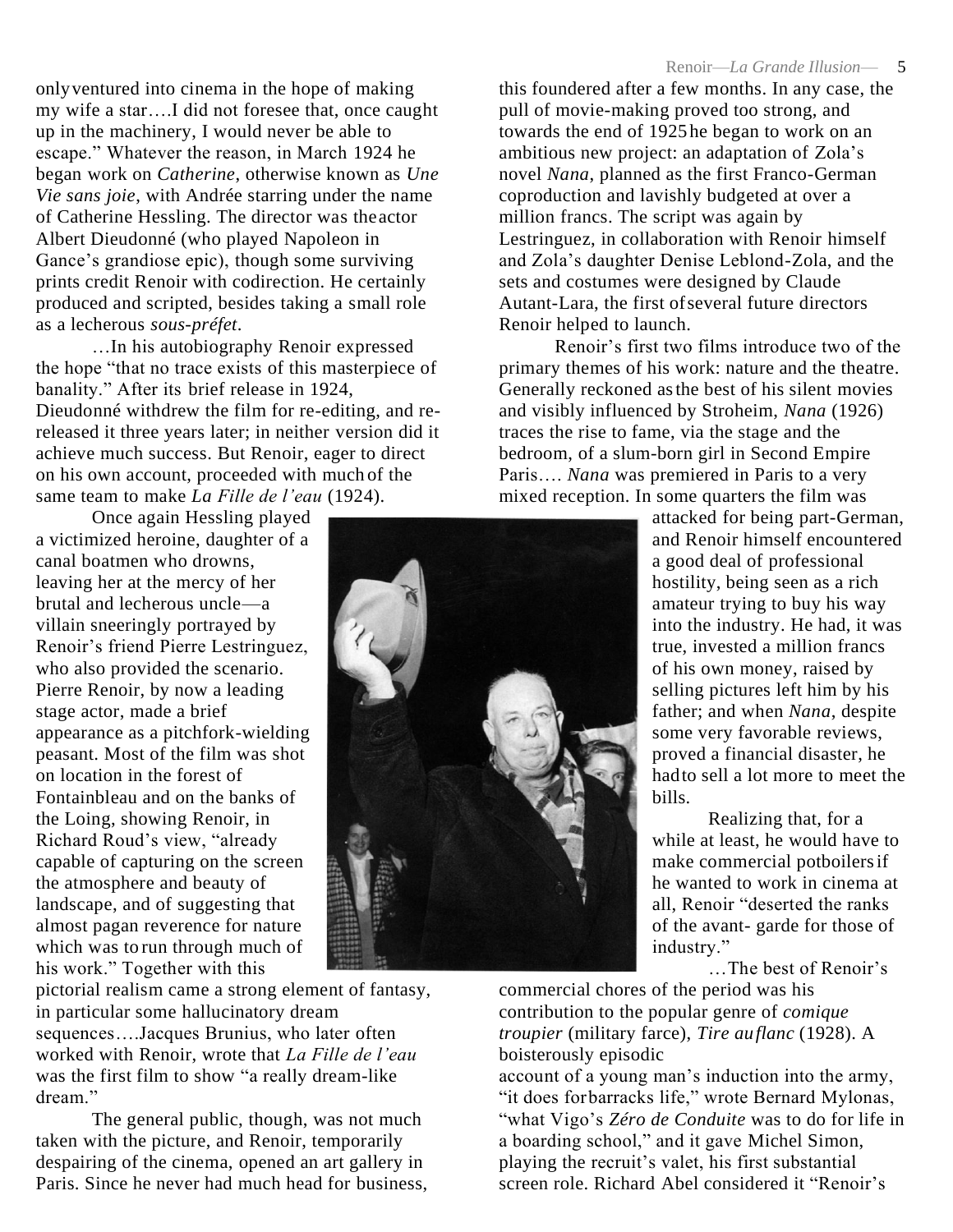most underrated silent film" and "a first-rate social satire."

…Renoir welcomed the coming of sound with delight, hailing it as "a magical transformation, as if someone had openeda secret door of communication between the filmmaker and his audience." For a time, though, it seriously hampered his career…[as] he was seen as a director of cumbersome and costly period pieces, incapable of working with the speed and efficiencydemanded by the new technology. For two years he was unable to find backing, until in 1931 his friend Pierre Braunberger set up a production company with Roger Richebé and took over the old Billancourt studios. Even then Renoir had to prove himself, and to do so shot his first sound film in six

days for 200,000 francs. This was a scatological Feydeau farce, *On purge Bébé* (1931), concerning the constipated son of a manufacturer of unbreakable chamber pots, with a cast that included Michel Simon and (in his screen debut) Fernandel. It found instant success, recouping its cost within a week of opening; the fidelity with which the soundtrack captured the

flush of a lavatory was widely appreciated. …Having passed his test, Renoir was allowed to start workon the first of his major films, *La Chienne* (1931)…."During themaking of *La Chienne*, I was ruthless and, I must admit, intolerable. I made the film the way I wanted it, with no reference to the producer's wishes. I never showed an inch of film or a scrap of dialogue, and I arranged for the rushes to remain invisible until the film was complete." The producer,Roger Richebé, who had expected a farce, "found himself watching a somber, hopeless drama with a murder for light relief" and banished Renoir from the studio, calling in PaulFejös to re-edit the material. When Fejös refused, Renoir was allowed back, and the film opened to a mixed but lively reception. The dispute with Richebé, though, earned Renoir a reputation for being difficult, and various projects including a filmed *Hamlet* with Michel Simon in the title role fell through for want of backing….

"My work as a director," Renoir once



observed, "starts with the actor….I don't want the movements of the actors to be determined by the camera, but the movements of the camera to be determined by the actors." Rather than mold his players into a predetermined scheme, he would readily modify scenes, dialogue, even the whole drift of a film in the light of insights that emerged from a developing performance. One inspired result of such creative collaboration was *Boudu sauvé des eaux* (*Boudu Saved from Drowning*, 1932), a longneglected film now widely considered the first of Renoir's masterpieces; in *Sight and Sound*  (Summer, 1960) Peter John Dyer described it as "a film of such fresh, simple joy and total harmony between actor, director and setting that one can only regard it as a perfect example of collective evolution."

> housemaid. To regularize the situation, Boudu is married off tothe maid. As the wedding party floats merrily along the river, Boudu topples overboard;

> while the rest mourn his death, he surfaces downstream, wades ashore, swaps clothes with a scarecrow and strolls off across the summer meadows.

> > *Boudu* has

sometimes been represented as a pointed and virulent attack on the bourgeoisie (Gerald Mast referred to "the venomous energy of Renoir's spitting…on the whole of Western civilization"), but such a reading seems difficult to sustain in the faceof the film's genial exuberance— even if no opportunity is missed of satirizing the pretensions of the Lestingois household….

The anarchistic irreverence of *Boudu* owes a good deal to the political climate of the time; a similar spirit suffuses the Prévert brothers' *L'Affaire est dans le sac* and (in a cooler mode) Clair's *À nousla liberté*. Renoir, though never formally a member, had close contacts with several people in the left-wing agit-prop Groupe Octobre, including the Préverts (Pierre Prévert had lent a hand with *On purge Bébé* and *La Chienne* and Jacques Brunius. Brunius, in turn, was among those who during the thirties formed part of Renoir's informal stock company, acting or otherwise assisting as occasion demanded.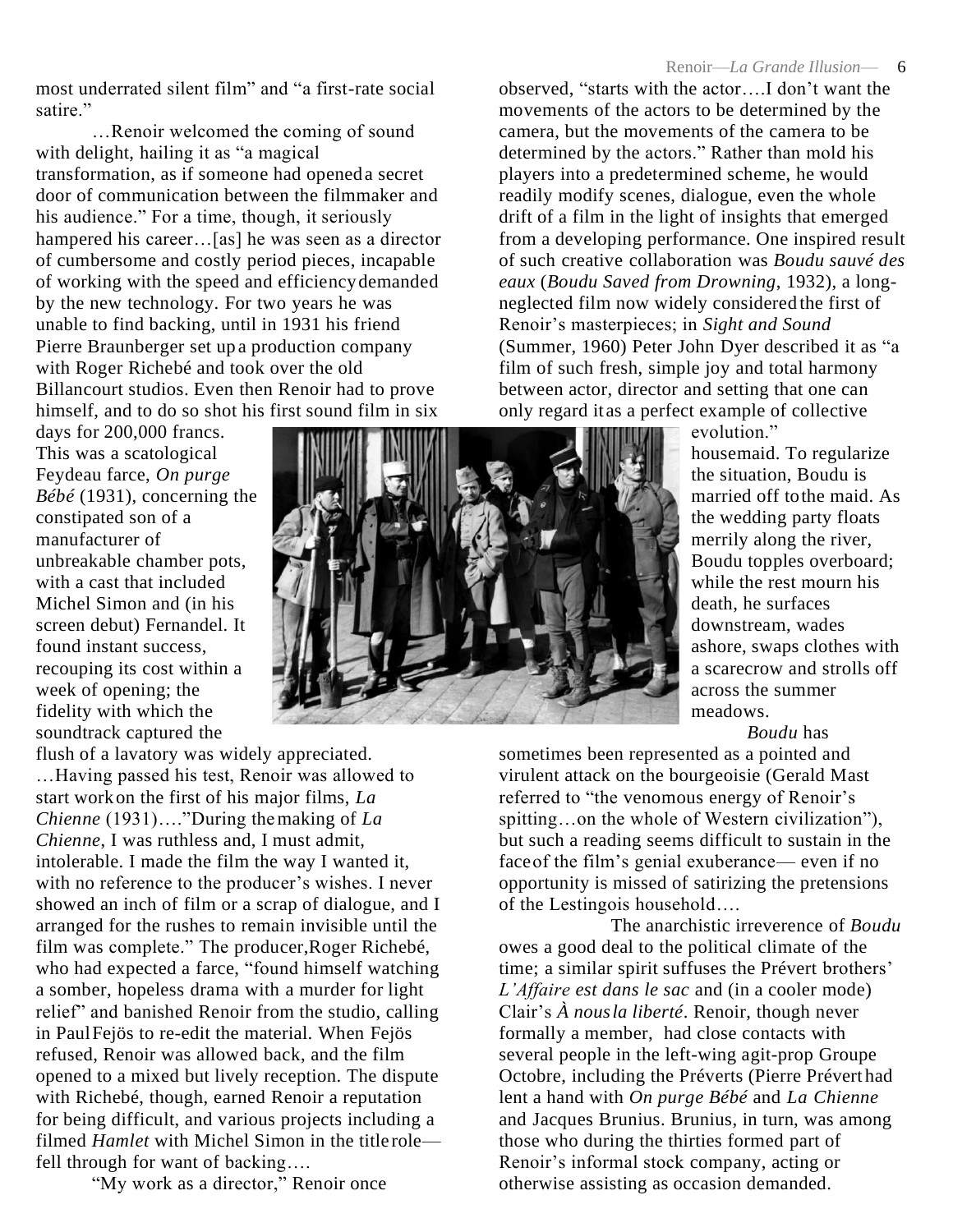Pierre Leprohon went so far as to say that "any 'commitment' is an abandonment of freedom, of that freedom without which there can be no art." By this logic, either Renoir was not, at this time, a politically committed filmmaker, or the films that he made from *Le Crime de Monsieur Lange* to *La Règle du jeu—*on most counts, the finest work of his career—are not art. Either position seems hard to sustain.

Though nearly all films are works of collaboration, and Renoir's more than most ("When I make a film, I am asking others to influence me"), *Le Crime de Monsieur Lange* (1936) is especially so; it bears Renoir's signature as director but should perhaps be credited to the Groupe Octobre, whose first film it was. Aptly enough, the plot celebrates collectivity….

Predictably enough, *Lange* was vituperated by the right-wing press, but otherwisewarmly received. Renoir, now considered the leading cinematic spokesman for the Left, was invited by the Communist Party to make a propaganda film in preparationfor the forthcoming national elections.

the stock company lent a hand with the filming. For all this, the atmosphere on the shoot seems to have been poisonous. Sylvia Bataille, whose hauntingly vulnerable performance as Henriette holds the film's emotional center, recalled days of miserable waiting, bitter quarrels, drunkenness, and recrimination—none of which shows in the film's mood of elegiac nostalgia and bittersweet regret….

*Les Bas-Fonds* became one of Renoir's biggest box- office successes. It also earned him the Prix Louis Delluc, and hewas made a Chevalier of the Légion d'Honneur by the socialist government of Leon Blum. With this prestige, and the support ofJean Gabin, Renoir finally managed to secure backing for a project he had been working on for three years. *La Grande Illusion*, Renoir explained, is a war film without heroes or villains, in which "the villain is the war." But not simply the war as such; all the divisive barriers—of nation, class, race, or religion which preclude fraternity, and which lead to wars, are equally indicted…."I made *La Grande Illusion* because I am a pacifist," Renoir affirmed, although he also suggested that

His exact role in the making of *La Vie est à nous* (*People of France,* 1936) has been variously defined: "supervising director" probably comes closest. Even more than *Lange, La Vie* was a collaborative project, made (according to the



credit titles) "by a team of technicians, atists and workers." Scenes were shot by half-a-dozen other directors beside Renoir,including Jacques Becker, Jacques Brunius and Henri Cartier- Bresson….

In its brief, seemingly artless simplicity, *Partie de campagne* must bne the most perfect unfinished film ever made. The action, based on Maupassant's short story, takes place in the 1860s….One of Renoir's most personal works, filmed at Marlotte on the Loire where Auguste Renoir used to paint, *Partiede campagne* was shot almost *en famille.* Alain, Renoir's son, took a small role, as did Marguerite Renoir and the director himself, hamming throatily as the *patron* of the inn. Claude Renoir was cinematographer, and most of

the film owed its initial success to being a prisonbreak movie….The film was widely acclaimed, both in France and abroad, as a masterpiece. In New York it ran for twenty-six weeks; it was nominated for an

Oscar, and President Roosevelt declared that "all the democracies of the world shouldsee this film."…At the Venice Biennale, pressure was put on the jury not to award it the top honor, the Mussolini Cup; a special award, the International Jury Cup, had to be created instead, after which the film wasbanned in Italy. It was also banned in Germany, and in Belgium….During and immediately after the war the film suffered various cuts (although it had been suppressed by the Nazis, it was attacked after the liberation for being pro-German), but the complete version was restored in 1958, in time to be voted fifth greatestfilm of all time at the Brussels World Fair.

In recent years the reputation of *La Grande*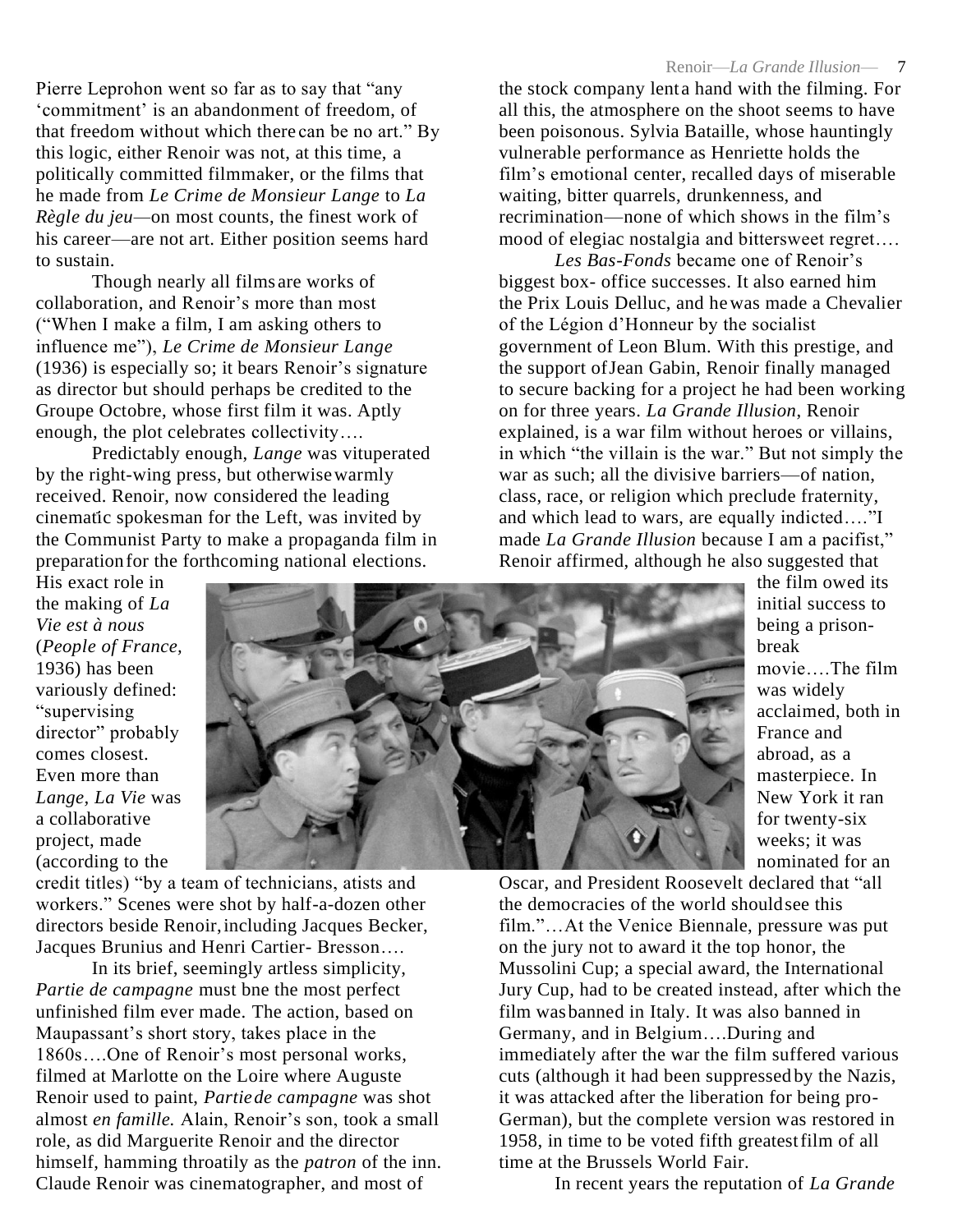*Illusion* hasslipped a little, supplanted as Renoir's supreme achievement—atleast in most critics' estimation—by *La Règle du jeu*.…Renoir was now generally recognized, even by those who disliked his political stance, as one of the foremost directors in France.

Despite this, he could rarely find anyone willing to back the films he wanted to make. "Even after *La Grande Illusion* had made a fortune for its producer I had difficulty in raising money for my own projects. I was not, and still am not, 'commercial.'" The failure of *La Marseillaise*  having done little to further his box- office standing, he accepted an assignment from the Hakim brothers' company, Paris Film, to direct Jean Gabin in a 1938 version of Zola's *La Bête Humaine* (*The Human Beast*)—mainly he later insisted, "because Gabin and I wanted to play with trains."…

Of all Renoir's films, *La Règle du jeu* (*The Rules of the Game*, 1939) is the richest and most complex, the most subtly composed both in the interweavings of its narrative intrigue and in its wider implications. ..It is, Penelope Gilliatt wrote, "not onlya masterpiece of filmmaking, not only a great work of humanism in a perfect rococo frame, but also an act of historical testimony." Renoir

himself, describing the film as "a sort of reconstructed documentary…on the condition of a society at a given moment," added: "It is awar film, and yet there is no reference to the war. Beneath its seemingly innocuous appearance the

story attacked the very structure of our society."…

"The failure of *La Règle du jeu* so depressed me that I resolved either to

give up the cinema or to leave France." As things worked out, Renoir chose the latter option. It would be fifteen years before he made another film in France. In July 1939, shortly after the disastrous premiere of *La Règle*, he left for Rome, where he had been invited by the Scalera company to direct a film of Puccini's *Tosca*. His relationship with Marguerite Renoir having ended, his companion on the Italian trip (and henceforward) was Dido Freire, Cavalcanti's niece, who had worked with him as

his secretary and continuity assistant.

When war broke out in September 1939 Renoir returnedhome. For the time being, Mussolini remained neutral, and a few months later Renoir was persuaded by the French Ministry of Information, anxious to maintain good relations with Italy, to go back and resume filming in Rome. He did so, but had directed only a few shots when in June 1940 Italy declared war on France and Renoir departed hastily, leaving the film to his assistants Carl Koch and Luchino Visconti. *La Tosca* (1941) finally appeared with Koch credited as sole director.

As the Germans advanced on Paris, Renoir and Dido Freire joined the trek southward, finally reaching Auguste Renoir's old house at Cagnes, where Renoir's brother Claude now lived. While there, he received an invitation, couched in seductive terms, to make films for the German government. "So attractive and dazzling did their offers become…that I felt it might be better for me to leave." Through the influence of Robert Flaherty and Albert Lewin, who had met him in Paris before the war, Renoir was granted an entry visa to the United States. In December 1940, having travelled via Algiers, Casablanca, and Lisbon, he and Dido took ship for New York; Renoir found himself



Renoir arrived in Hollywood in January 1941 and signed a oneyear contract with Darryl F. Zanuck at Fox—a relationship characterized, on both sides, by wellmeaning ncomprehension. Renoir suggested various subjects, including Saint-Exupéry's *Terre des hommes*, which the studio

turned down as "too European." Fox, for their part, came up with a range of action-packed melodramas which Renoir politely declined. Eventually agreement was reached on *Swamp Water*, a script by Dudley Nichols based on a recent novel by Vereen Bell,set in the Okefenokee Swamp in Georgia. In its subject—a man falsely accused of murder and driven to take refuge in the swamp-Renoir may have seen the opportunity for an exploration of the relations between man,

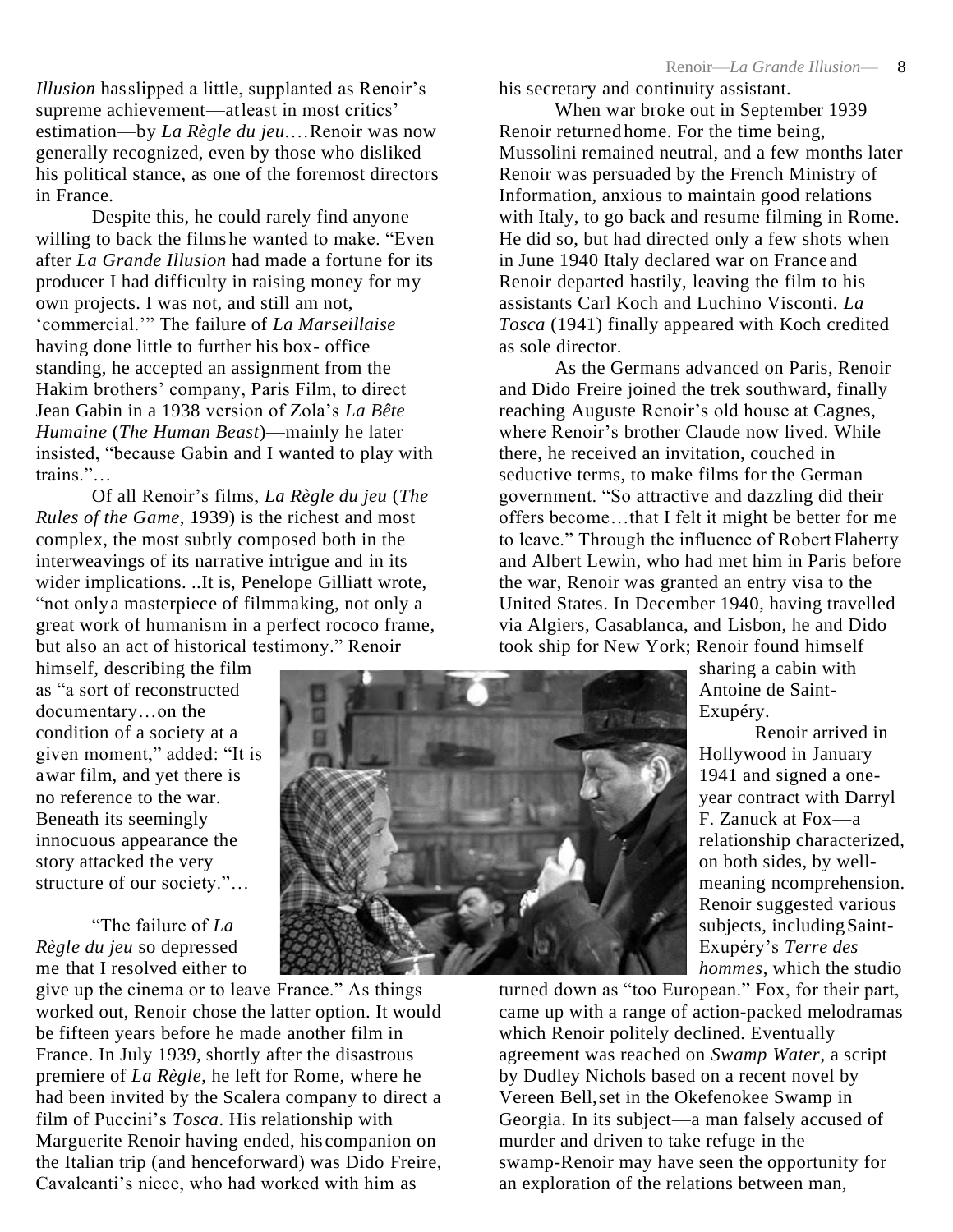society, and nature. As things turned out, he felt that he had "passed by a great subject without penetrating it…but it is still something to be able to direct a film with a story that is not completely idiotic."

"What bothered me in Hollywood wasn't interference,"Renoir later explained. "I love interference; it produces discussion, and discussion frequently helps you improve your work….People believe that Hollywood producers are very greedy and think only of earning lots of money, but that's not true.The defect is much more dangerous: they want their films to be technically perfect." The shooting of *Swamp Water* (1941), he had assumed, would allow him to escape from the studio and film on location in the Okefenokee itself. Zanuck maintained thatFox could build a swamp as good or even better than Nature's in the controllable environment of the studio. In the end, Renoir was allowed to film a few exteriors in Georgia with his lead actor, Dana Andrews, but with none of the other players, not any sound equipment. Swamp sound effects would be created back in the studio, along with the rest of the film.

Renoir completed *Swamp Water* in a state of misery. Though he got on well with his cast and crew, the Fox approach to filmmaking baffled and depressed him. "I ask you not to judge my work in America by this film, which will be Mr. Zanuck's and not mine," he told Dudley Nichols. "I would

rather sell peanuts in Mexico than make films at Fox." He was further hampered by his limited English, and by worries about his son Alain, who was still in Vichy territory….Despite Renoir's unhappiness, *Swamp Water*  got good notices and received the New York Critics Award.

Having severed his Fox contract, to the relief of both parties, Renoir found himself out of work but

under no urgent financial pressure. Towards the end of the year he managed to secure his son's passage to America; Alain Renoir arrived in December and soon afterwards enlisted in the US Army. In February 1942 Renoir signed a long-term deal with Universal, but after a few day's work on a Deanna Durbin vehicle, *ForeverYours*, he asked

to be released from his contract….

When, after the war Renoir's American films were eventually released in France, none of them aroused much enthusiasm. The most hostile reception greeted *This Land is Mine* (1943)….With its pasteboard studio sets, well-nourished Hollywood faces (Maureen O'Hara, Kent Smith), and ringinglysententious dialogue, *This Land is Mine* seems now absurdly remote from any kind of reality. All that saves it from inanity isthe passionate sincerity of Renoir's intentions, detectable even through Laughton's barnstorming peroration. The same emotional commitment can be felt in *Salute to France* (1944), a half-hour propaganda film codirected by Renoir and Garson Kanin for the Office of War Information. Alternating staged sequences with documentary footage, it was intended to offer GIssome understanding of the country they were about to liberate. (Renoir also recalled having worked, uncredited, on other propaganda films around this time, but never identified them.)In February 1944, while *Salute to France* was in preparation, Renoir and Dido Freire were married.

Looking back on his Hollywood films, Renoir reflected that "while not regretting them, I'm all too well aware that they come nowhere near my ideal." The least unsatisfactory, he felt, was *The Southerner* (1945); many criticshave agreed….The film was based on a novel by George Sessions



Perry, *Hold Autumn in Your Hand,* about the struggles of a poor farming family in Texas. Renoir wrote his own script (with some uncredited help from William Faulkner), and was given complete freedom to filmas he wanted, largely on location with a small crew and relativelyunknown actors. His set designer was Eugène Lourié, who

had worked on *La Grande Illusion* and *La Règle du jeu*…."Physically," James Agee wrote in *The Nation*, it is one of the most sensitive and beautifully American-made pictures I have seen….It gets perfectly the mournful, hungry mysteriousness of aSouthern country winter." He was less happy with the actors, most of whom he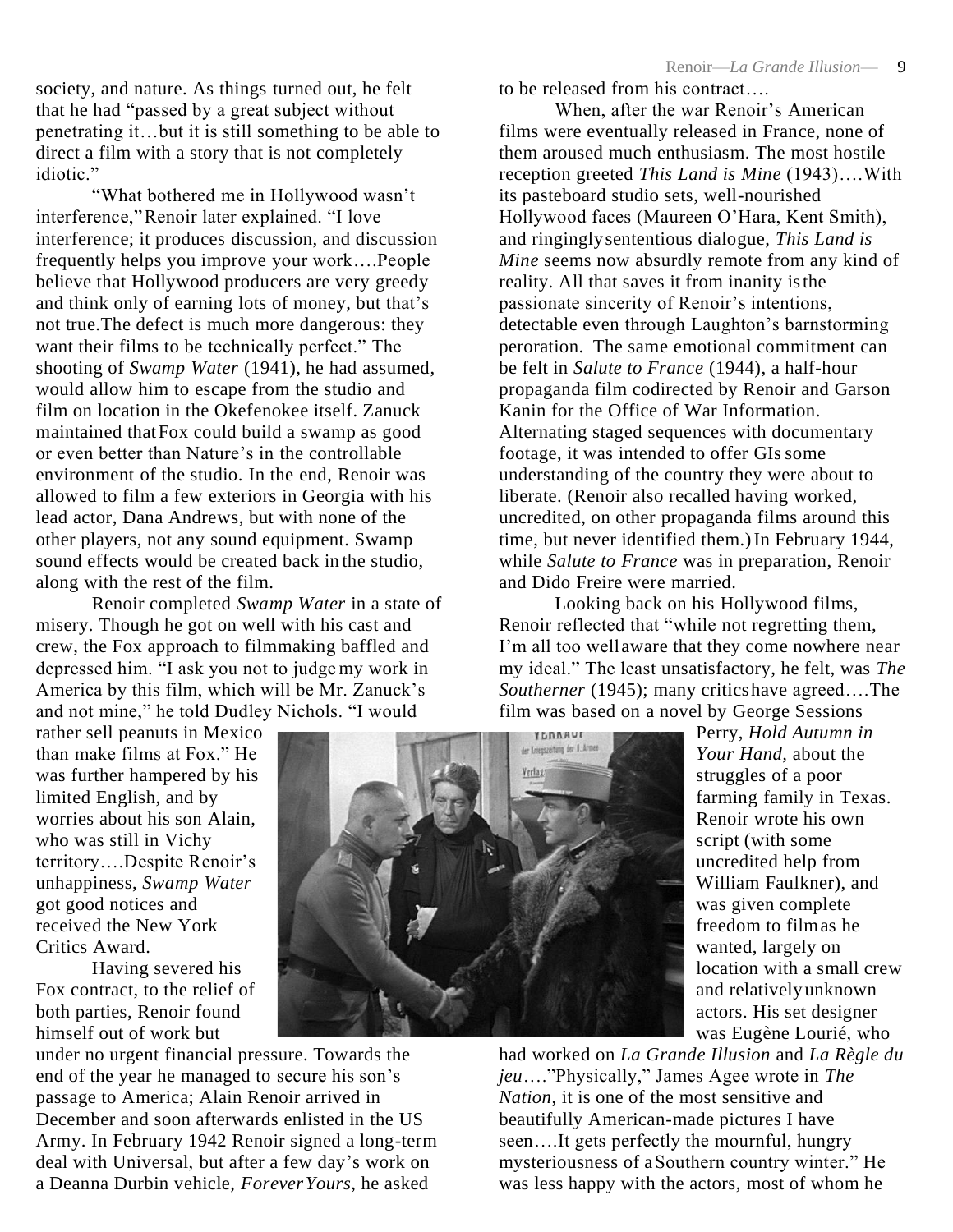### Renoir—*La Grande Illusion*— 10

found "screechingly, unbearably wrong. They didn't walk right, stand right, eat right, sound right or look right, and…it was clear that the basic understanding and the basic emotional and mental…attitudes were wrong, to the point of unintentional insult."… *The Southerner* was picketed and boycotted throughout the South and banned in Agee's native Tennessee. Elsewhere, though, it was warmly received. Winning an Oscar nomination (for best director) and several other awards, and becoming the only commercial hit of Renoir's American period. …

For the last film of his American period, Renoir returned to RKO, for whom he had made *This Land is Mine*. Aswith *Madame Bovary*, it is difficult to assess *The Woman on theBeach* (1947), since the original (which no longer survives) was heavily cut and reshot. This time, though, no heavy-handed executive can be blamed; the butcher was Renoir himself….

For Renoir, as for other European exiles with a history of prewar leftist sympathies, the political climate in the USA wasstarting to turn cold; for this and other reasons, he was coming to feel himself alienated from Hollywood. "Since the death of Lubitsch," he observed sadly, "the idea of a filmmaker, as such, has vanished from Hollywood. It happens all too often that the post of director consists of little more than a folding chair with his name on it." California remained his

second home; his son Alain was studying at Santa Barbara, with a view to an academic career, and just after the war Renoir had become a naturalized American, retaining dual French-US citizenship. But America no longer seemed a good place to make films in, although some unspecified reluctance prevented Renoir returning



directly to France. Instead he embarked on a long detour, by way of India and Italy.

While still struggling to salvage *Woman on the Beach,* Renoir had come across Rumer Godden's *The River*, a semi-autobiographical novel based on her own Anglo-Indian childhood, and had secured an option on it. Backing proved hard to come

by….Working closely together, Renoir and Godden devised a script which,with each successive draft, diverged further from conventional narrative structureto incorporate documentary and lyrical episodes, ending up as (in Renoir's words) "an Occidental meditation on the Orient….I wanted to bear witness to a civilization which wasn't based on profit." The picture was to be shot entirely on location in India, and in color—the first color film that either Renoir or his nephew Claude, the cinematographer, had ever worked on….

In July 1951 Renoir arrived in Italy, a few days before*The River* won the International Critics Prize at the Venice Biennale. This was fortuitous; he had come to direct an Italian-French-British coproduction, *The Golden Coach* (1953), originally planned for Visconti. (It was released in three languages, but Renoir always considered the English version to be the original, since the other two were post-synched.)…

With *French Cancan* (1955), Renoir made his long- awaited return to the French film industry, and also to the Montmartre of his boyhood. Conceived as a riposte to the Hollywood view of Bel Époque shown in Huston's *Moulin Rouge,* the film offers a romanticized account of the founding ofthe Moulin by Ziegler (called Danglard in the film, and played, in his fourth and last role for Renoir, by Jean Gabin)….Like *TheGolden Coach*, *French Cancan* is frankly and unashamedly

theatrical, its Montmartre an idealized studio construction complete with crescent moon….Renoir's preoccupation with theatre at this period was not limited to the subjects of his films;he was also branching out as a playwright and stage director. On  $10^{th}$  July 1954 he directed single open-air production of Shakespeare's *Julius Caesar* in the Roman arena at Arles to commemorate the 2,000<sup>th</sup> anniversary of Caesar's

founding of the city….

In making *Elena*, Renoir was fulfilling a long-standing ambition to shoot a film with Ingrid Bergman, and especially one in which she could be seen "laughing and smiling." Filming, as itturned out was less happy experience due to linguistic problems; neither Bergman nor Ferrer spoke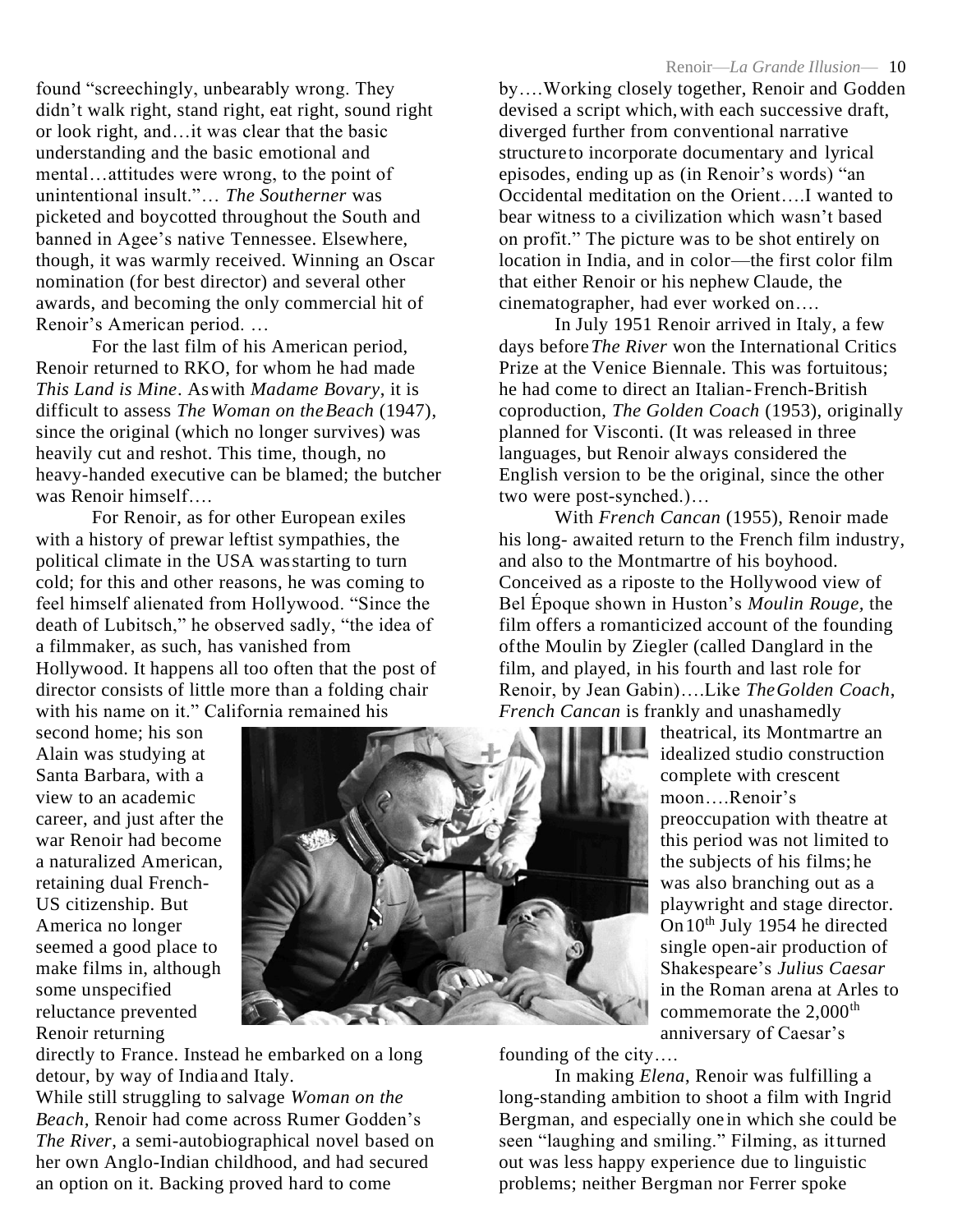French, and the rest of the castknew little English. Despite this, the warmth and gaiety of Bergman's performance glow from the screen, and almost contrive—with the help of Claude Renoir's vibrant color photography—to carry the film over its dramatic and political inadequacies. At least, they do so in the French version; the American version, which Warners truncated, partially reshot, and released under the title *Paris Does Strange Things*, is probablybeyond redemption. Renoir, furious, disowned it.

"I've spent my life trying to raise money for my productions," Renoir once ruefully remarked. "With a few exceptions, I've never succeeded and then only thanks to the intercession of Providence." The commercial and critical failure of *Elena,* which had been far from cheap to make, exacerbated his difficulties; during the remaining twenty-three years of his life, he was able to direct only four more films….

Disliking what he saw as a pursuit of bland technical perfection in the contemporary cinema…Renoir began to investigate the potential of a younger medium. Television, he believed, was "in a technically primitive state which may restore to artists that fighting spirit of the early cinema, when everything that was made was good." In the hope of revitalizing the cinema through the introduction of fast, cheap TV techniques, he planned a film to be shot live for television, which would then receive immediate cinematic release….

In *Le Déjeuner sur l'herbe* (*Picnic on the Grass*, 1959), as its title suggests, Renoir paid his most direct homage to the world of the impressionist painters in which he grew up. Filmed in and around the Provencal estate of Les Collettes, where Auguste Renoir spent the last years of his life, it offers a long lyrical hymn to nature, luxuriating in the warm southern summer landscape….It was eight years [from *Cordelier*, 1959] before Renoir was able to make another film—eight years during which the man generally acknowledged as France's most distinguished filmmaker could find no one to back his projects….Meanwhile Renoir busied himself with writing….Renoir's last years were spent mainly in California. He was paid all the expected honors and tributes; in April 1975 he received a special Academy Awardfor his "grace, responsibility, and enviable competence" as a filmmaker. An autobiography of sorts, *Ma vie et mes films*, appeared in 1974, and he wrote three more

novels….

Today few would dispute Renoir's status as one of thegreatest of all filmmakers, and most would accept that the films he made between 1932 and 1939 (from *Boudu*, that is, to *La Régle du jeu*) include half-a-dozen of the supreme masterpieces of the cinema.



**From** *Jean Renoir.* **André Bazin. Edited with an introduction by François Truffaut. DaCapo Press, NY, 1992.**

…The print of *The Grand Illusion* shown in 1958 is a complete version, reconstructed by Renoir and Charles Spaak (his co- scenarist) using a negative seized by the Germans and recovered in Munich by the Americans. In the course of commercial distribution nearly all of the prints originally in circulation had been mutilated.

The principal cuts were made in 1946 for a reissue, which caused some controversy. The film was criticized, notably by George Altman for being too kind to the Germans and for suggesting at least a trace of anti-Semitism. Only the mentality which prevailed in the days following the Liberation can explain those judgments, so contrary to the spirit of the film, especially considering that a few references to Rosenthal's race and part of the love scenes between Maréchal and Elsa had already been cut.In any case, in 1946 the message of *Grand Illusion* could not yet be thoroughly understood (or reunderstood), The triumph of the film when it was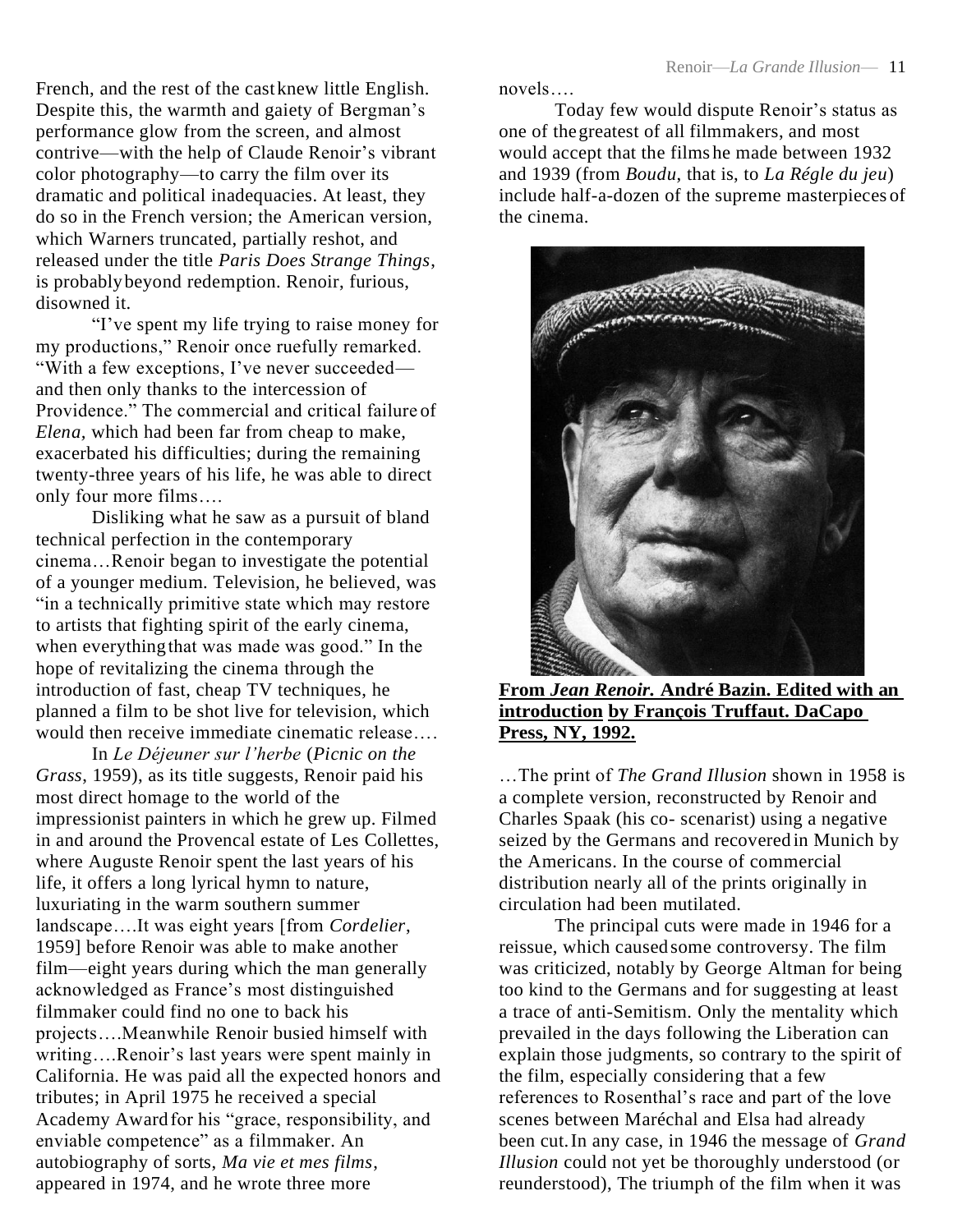next reissued, in 1958, was then all the more significant.

In 1937, on the other hand, the critics had been generally enthusiastic about *Grand Illusion*, making it almostunique among Renoir's films, which have often received bad press, or mixed notices at best.

The film was an immediate success not only in France but also abroad. It would certainly have won the grand prize at the Venice Film Festival of 1937 (instead of *Carnet de Bal*) if theaward of the

"Mussolini Cup" to a democratic and pacifist film had not seemed impossible. A prize for the "best artistic ensemble" was created especially for it, to ease the consciences of the jurors. Despite this official recognition, the film was banned in Italy and, naturally, in Germany. In America, on the other hand, it had a triumphant success (fifteen weeks at a major first-run house in New York

and distribution throughout the country). President Roosevelt said, "Everyone who believes in democracy should see this film."

In the introductory sound track made for the

1958 reissue Renoir himself explained how the film was born:

"The story of *Grand Illusion* is strictly true, It was told to me by my friends in the war…notably by Pinsard. Pinsard flew fighter planes; I was in a reconnaissance squadron, One day I had to go to take photos of the German lines. He saved my life on several occasions when the German fighter planes became too persistent. He himself was shot down seven times. His escapes are the basisfor *Grand Illusion…* But an escape story, however

gripping, is not enough for a film. You must make a scenario of it. For that, Charles Spaak lent me his talents. Our collaboration was smooth and without incident. The ties of our friendship were reinforced by our common faith in the equality and fraternity of men. …"

How has *Grand Illusion* held up over the years? It is notenough to say that it has retained its power.

Not only has the stature of the film remained undiminished by the passage of time (except in a few minor details), but the innovation, the audacity, and, for want of a better word, the modernity of the direction have acquired an even greater impact.

# **COMING UP IN THE FALL 2021BUFFALO FILM SEMINARS 43:**

September 14 Carol Reed ODD MAN OUT (1947) September 21 Kon Ichikawa THE BURMESE HARP (1956) September 28 Satyajit Ray THE MUSIC ROOM (1958) October 5 Andrei Tarkovsky ANDREI RUBLEV (1966) October 12 Stanley Kubrick BARRY LYNDON (1975) October 19 Roman Polanski CHINATOWN (1974) October 26 Roland Joffé THE MISSION (1986)) November 2 Mike Nichols CHARLIE WILSON'S WAR November 9 Asghar Farhadi A SEPARATION (2011) November 16 Hsiao-Hsien Hou THE ASSASSIN 2015) November 23 Chloé Zhan NOMADLAND (2020) November 30 Rob Reiner THE PRINCESS BRIDE (1987)

# **CONTACTS:**

...email Diane Christian: **[engdc@buffalo.edu](mailto:engdc@buffalo.edu)** …email Bruce Jackson **[bjackson@buffalo.edu](mailto:bjackson@buffalo.edu)** ....for cast and crew info on any film: **<http://imdb.com/>**